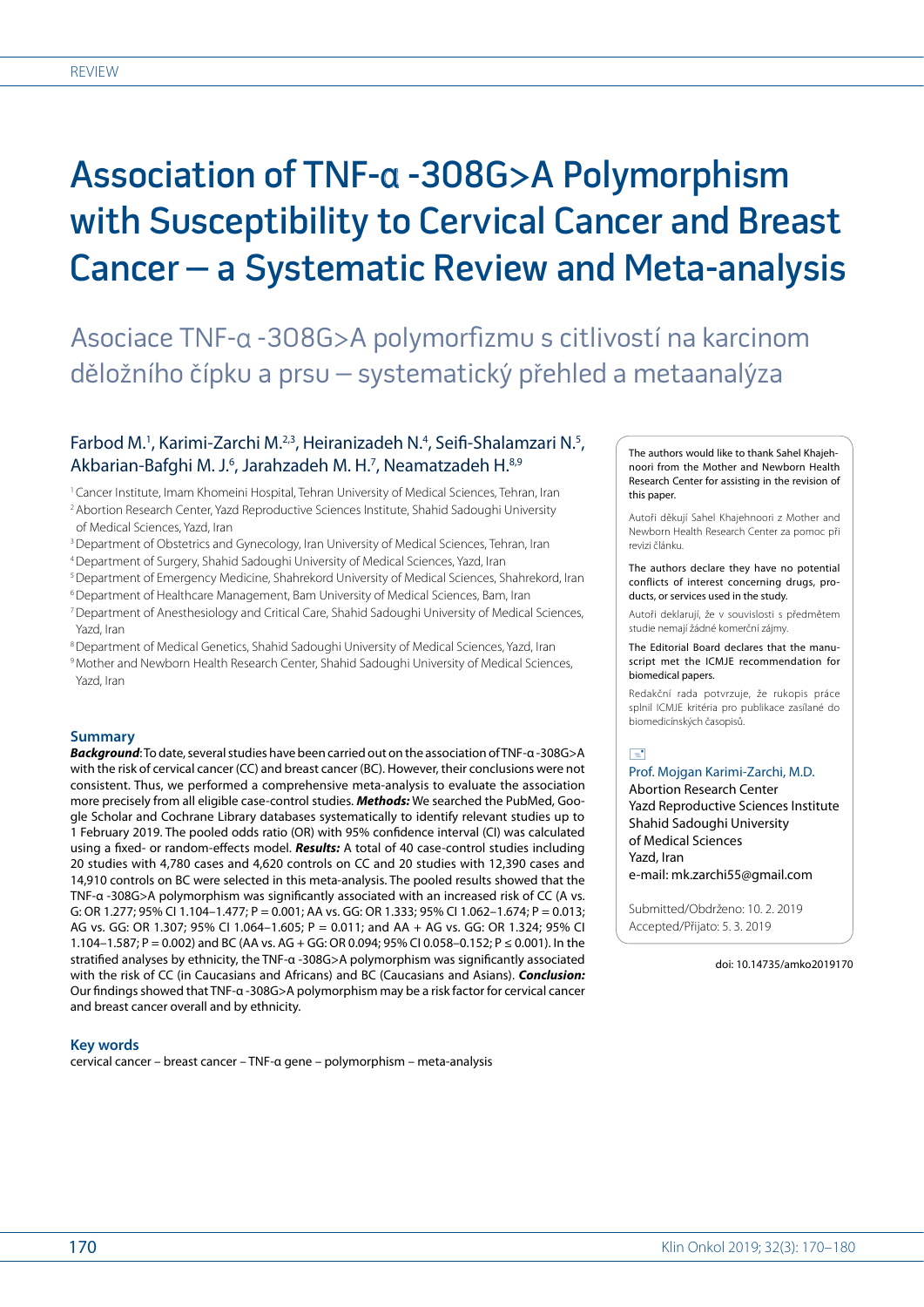## **Souhrn**

*Východiska:* Bylo provedeno několik studií týkajících se souvislosti TNF-α -308G>A s rizikem karcinomu děložního čípku (cervical cancer – CC) a prsu (breast cancer – BC). Nicméně jejich závěry nebyly konzistentní. Proto jsme provedli komplexní metaanalýzu, aby bylo možné souvislost shodněji zhodnotit ze všech příslušných případových kontrolních studiích. *Metody:* Do 1. února 2019 jsme systematicky prohledali PubMed, Google Scholar a databázi Cochrane Library. Míra rizika (OR) s 95% intervalem spolehlivosti (CI) byla vypočtena pomocí modelu s pevnými nebo náhodnými efekty. *Výsledky:* V této metaanalýze bylo vybráno celkem 40 případových studií zahrnujících 20 studií s 4 780 případy a 4 620 kontrolami na CC a 20 studií s 12 390 případy a 14 910 kontrolami na BC. Souhrnné výsledky ukázaly, že TNF-α -308G>A polymorfizmus byl významně spojen se zvýšeným rizikem CC (A vs. G: OR 1,277; 95% CI 1,104–1,477; p = 0,001; OR 1,333; 95% CI 1,062–1,674; p = 0,013; AG vs. GG: OR 1,307; 95% CI 1,064-1,605; p = 0,011 a AA + AG vs. GG: 95% CI 1,104-1,587; p = 0,002) a BC (AA vs. AG + GG: OR 0,094; 95% CI 0,058-0,152, p ≤ 0,001). Ve stratifikovaných analýzách podle etnicity byl polymorfizmus TNF-α -308G>A významně spojen s rizikem CC (u kavkazské a africké populace) a BC (u bělochů a Asiatů). *Závěr:* Naše výsledky ukázaly, že polymorfizmus TNF-α -308G>A může být rizikovým faktorem karcinomu děložního čípku a BC v závislosti na etnicitě.

#### **Klíčová slova**

karcinom děložního čípku – karcinom prsu – gen TNF-α – polymorfizmus – metaanalýza

#### **Introduction**

There has been a progressive increase in the incidence and mortality of gynaecological cancers and breast cancer (BC). BC and cervical cancer (CC) are the first and second most common malignancies, respectively, in women [1–3]. Moreover, BC and CC rank as the first (15.0%) and fourth (6.6%) leading causes, respectively, of female cancer deaths worldwide [4,5]. In 2017, 255,180 new BC cases and 41,070 BC deaths were estimated to have occurred in the United States [4,6]. In the same year, 12,820 new CC cases were diagnosed and 4,210 CC deaths were estimated in the US. BC and gynaecological cancers are known to be of multifactorial aetiology. Nulliparity, childbearing age, HPV infection, environment and lifestyle are the most well-established risk factors for BC and gynaecological cancers [7].

Epidemiological and clinical data show that the development of cancer is a multifactorial process [8]. Genetic risks of gynaecological cancers and BC have attracted increasing concern in research on the gene variations involved in immune systems and inflammatory pathways [9]. However, the exact mechanism of BC and/or CC is still largely unexplored. In past decades, apart from genetic variations that have raised major concerns in cancer biology, the role of inflammation factors such as tumour necrosis factor-alpha (TNF-α) has been widely researched in the aetiology of cancer [10,11]. The human TNF-α gene located on chromosome 6p21.3 contains 8 exons and encodes 382 amino

acid proteins, in which -308G>A and -238 G>A are the most common polymorphisms [12,13]. TNF-α is a potential pro-inflammatory cytokine, which plays a critical role in a wide range of inflammatory, autoimmune and malignant diseases. To date, more and more studies indicate that TNF-α polymorphisms, especially the -308G>A polymorphism, are associated with gynaecological cancers and BC.

To date, several case-control studies have been performed to investigate the association of TNF-α -308G>A polymorphism with the risk of CC and BC. However, their results are still inconclusive and controversial. These different results may be due to differences in ethnic background, sample size and lifestyle and other factors. Thus, a meta-analysis with a large sample size should be performed to clarify the role of TNF-α -308G>A polymorphism in CC and BC. Therefore, we performed this metaanalysis on all the eligible case-control studies to make a more accurate assessment of the associations.

# **Materials and methods**

#### **Search strategy**

We searched the PubMed, Google Scholar, EBSCO, EMBASE, Web of Science, Islamic World Science Citation Center (ISC), Scientific Information Database (SID), Wanfang, Ovid, Weipu and China National Knowledge Infrastructure (CNKI) databases for all articles on the association of the NF-α-308G>A polymorphism in CC and BC risk up to 1 February

2019. We used the following key words and terms for the research: ('Breast cancer' or 'Breast Carcinoma') and ('Cervical Cancer' or 'Cervical Carcinoma' or 'Cervical tumour' or 'Uterine Cervix Cancer') and ('Tumour Necrosis Factor' or 'TNF-α' or 'Cachexin' or 'Cachectin') and ('TNF -308G>A' OR 'rs1800629' or 'c.-488G>A'). In addition, the reference lists of all eligible studies, reviews and previous metaanalyses were also manually screened for additional or missing potential studies. The search was performed without language limitations.

#### **Eligibility criteria**

The inclusion criteria of studies in our meta-analysis were as follows: 1) studies with case-control or cohort design; 2) studies that evaluated the association of the TNF-α -308G>A polymorphism with CC and BC risk; and 3) studies with sufficient data to estimate the odds ratio (OR) with 95% confidence interval (CI). Accordingly, the major exclusion criteria were: 1) studies on male BC; 2) caseonly studies or no control group was included; 3) family-based and or linkage studies; 4) studies lacking sufficient published data; 5) case reports, reviews, abstracts, letters to editors and posters; 6) duplicates of previous studies.

#### **Data extraction**

Two reviewers extracted the data independently and carefully from the eligible studies using a standard protocol in accordance with inclusion criteria. Any disagreement between the included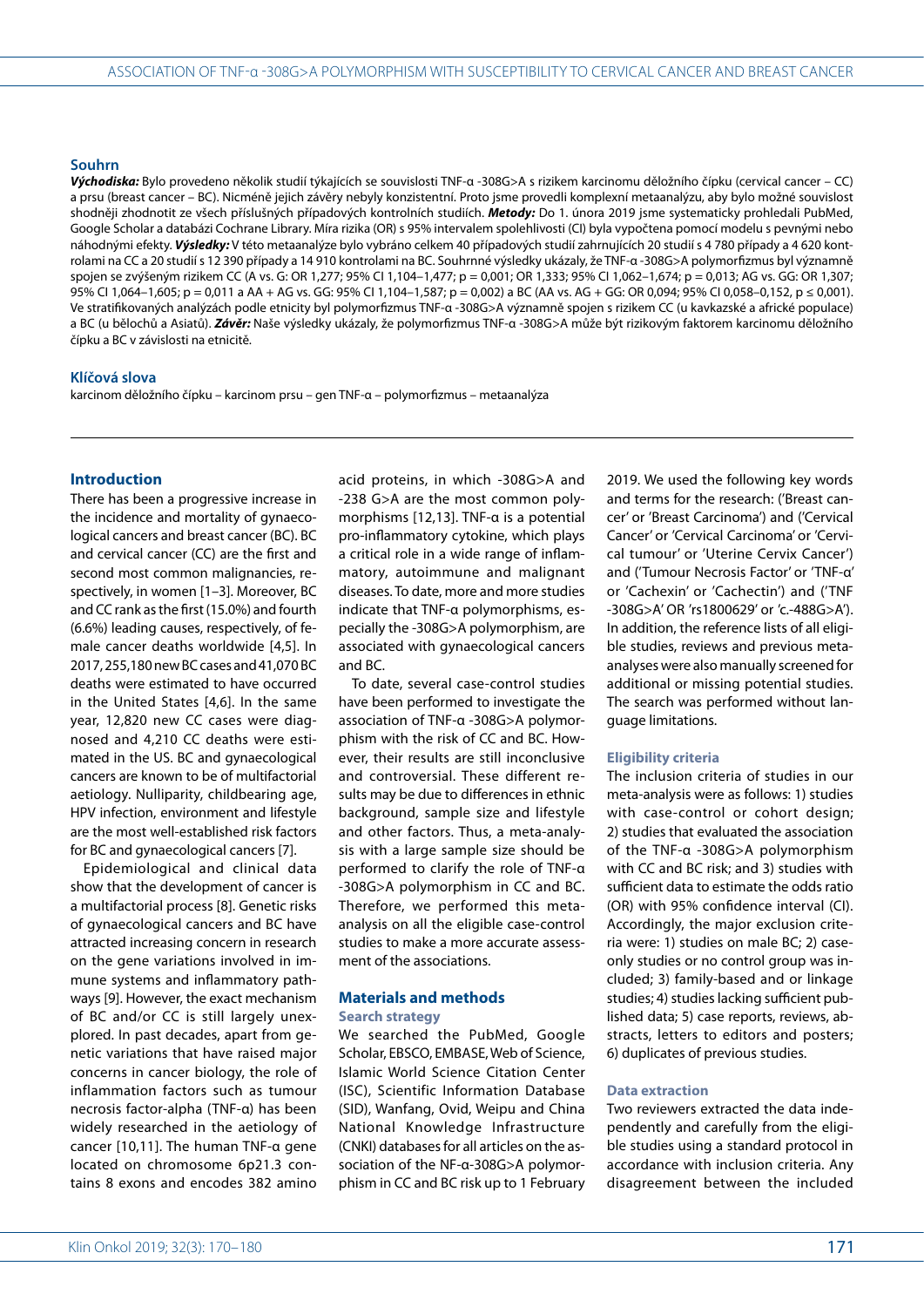

studies and the data was resolved by discussion among the authors and if a conflicting evaluation still existed another author was consulted to resolve the dispute. For each of the eligible case-control studies, we have collected the following data: first authors, year of publication, country, ethnicity (Caucasian, Asian, African and Mixed), source of healthy controls (hospital-based studies and population-based studies), number of cases and controls, the numbers of cases and controls for each genotype, Hardy-Weinberg equilibrium (HWE) in controls and minor allele frequency (MAF).

#### **Statistical analyses**

Ethical approval was not required for this study, as it is a systematic review and meta-analysis. The OR and corresponding 95% CI were evaluated to estimate the association of TNF-α -308G>A polymorphism with the risk of CC and BC. The Ztest was used to assess the significance of the pooled OR, in which P < 0.05 was considered as statistically

significant. In this meta-analysis, the pooled ORs for TNF-α -308G>A polymorphism were performed under all five genetic models, i.e., allele (A vs. G), homozygote (AA vs. GG), heterozygote (AG vs. GG), dominant (AA + AG vs. GG) and recessive (AA vs.  $AG + GG$ ), respectively. Between-study heterogeneity was analysed by a chi-squared-based Q-statistic test, in which the P-value  $< 0.05$  was considered significant. In addition, we used the Higgins (I2) test to assess the degree of between-study heterogeneity, in which the I2 values of 25%, 50% and 75% were nominally considered low, moderate and high estimates, respectively. Accordingly, the pooled ORs were calculated using a fixed-effects model (Mantel-Haenszel method) (if  $P > 0.05$  or  $12 < 50\%$ ); otherwise, a random-effects model (DerSimonian- Laird method) was chosen (if  $P < 0.05$  or I2 > 50%) based on the level of heterogeneity. For each study, the departure of the TNF-α -308G>A polymorphism frequencies in control groups from the

HWE was tested using the goodness- -of-fit test (i. chi-square test), and deviation was considered when P < 0.05. We performed subgroup analysis according to ethnicity, source of controls (population-based or hospital-based), genotyping methods and HWE. The stability and reliability of the results were evaluated using a sensitivity analysis, in which one study was deleted each time and the analyses were repeated. In addition, a sensitivity analysis was performed by excluding those studies departing from the HWE. Publication bias was tested with the funnel plot and Egger's linear regression asymmetry test; P < 0.05 suggested statistically significant publication bias. All analyses were performed with the Comprehensive Meta-Analysis (CMA) 2.0 software (Biostat, USA). Two-sided P-values < 0.05 were considered statistically significant.

### **Results**

The selection process of eligible studies is shown in Schema 1. According to our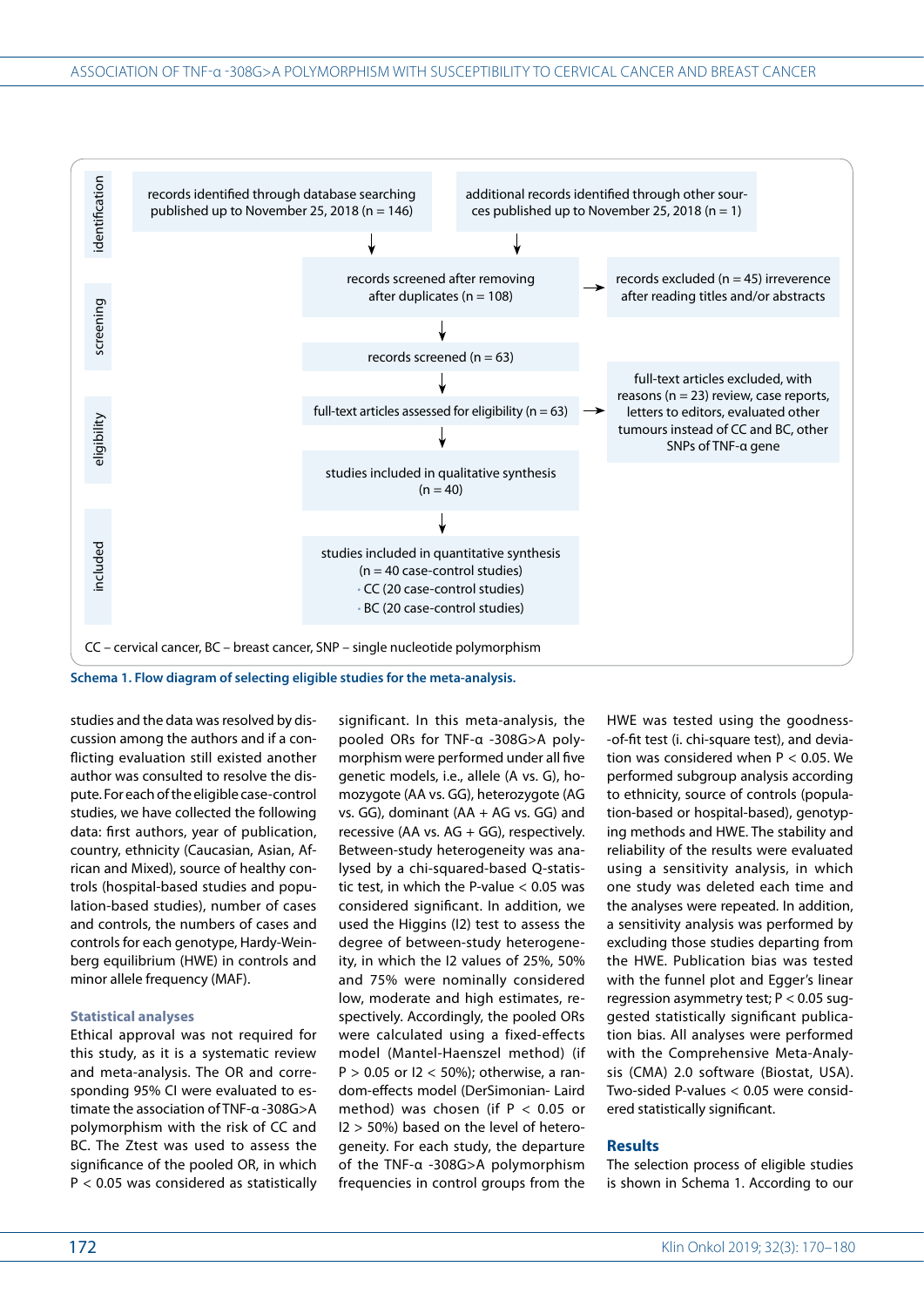| <b>First Author</b> | Country (ethnicity)    | v<br>င္တ           |            |          |                 |                          |                          |                |                          |                |                  |                |                       |             |  |
|---------------------|------------------------|--------------------|------------|----------|-----------------|--------------------------|--------------------------|----------------|--------------------------|----------------|------------------|----------------|-----------------------|-------------|--|
|                     |                        |                    | method     | control  |                 | Genotype                 |                          | <b>Allele</b>  |                          |                | Genotype         |                | <b>Allele</b>         | <b>MAFs</b> |  |
| Cervical Cancer     |                        |                    |            |          | უ<br>ს          | <b>U</b>                 | ₹                        | U              | ⋖                        | უ<br>ს         | <b>U</b>         | ₹              | ⋖<br>ט                |             |  |
| Jang 2001 [14]      | Korea (Asian)          | $\mathbf{g}$       | PCR-RFLP   | 51/92    | 46              | $\sim$                   | $\sim$                   | 56             | $\overline{\phantom{0}}$ | 85             | L                | $\circ$        | $\overline{ }$<br>177 | 0.038       |  |
| Calhoun 2002 [15]   | USA (Caucasian)        | 운                  | sequencing | 27/107   | 5               | 27                       | ᡡ                        | 209            | 45                       | 73             | 30               | 4              | 38<br>176             | 0.177       |  |
| Stanczuk 2003 [16]  | Zimbabwe (African)     | $\mathbf{B}$       | ARMS-PCR   | 103/101  | $\overline{7}$  | 28                       |                          | 176            | $\overline{\mathrm{30}}$ | $\overline{8}$ | $\frac{8}{2}$    | $\sim$         | 22<br>180             | 0.108       |  |
| Gostout 2003 [17]   | USA (Caucasian)        | 운                  | sequencing | 127/175  | $\overline{5}$  | 27                       | Ō                        | 209            | 45                       | 117<br>11      | 53               | 5              | 3<br>287              | 0.180       |  |
| Duarte 2005 [18]    | Portugal (Caucasian)   | ΡB                 | PCR-RFLP   | 195/244  | 138             | SO                       | $\overline{ }$           | 326            | 3                        | 200            | $\overline{4}$   | 4              | 48<br>440             | 0.098       |  |
| Deshpande 2005 [19] | USA (Caucasian)        | 운                  | sequencing | 258/411  | 188             | 54                       | $\tilde{e}$              | 430            | 86                       | 297            | $\overline{100}$ | $\overline{4}$ | 128<br>694            | 0.155       |  |
| Govan 2006 [20]     | South Africa (African) | $\hat{\mathbf{H}}$ | ARMS-PCR   | 244/228  | 174             | 2                        | ${}^{\circ}$             | 410            | $\overline{78}$          | 172            | $\frac{4}{6}$    | $\overline{0}$ | 89<br>390             | 0.144       |  |
| Kohaar 2007 [21]    | India (Asian)          | 운                  | PCR-RFLP   | 120/165  | 94              | 22                       | 4                        | 210            | 30                       | 150            | 15               | 0              | 15<br>315             | 0.045       |  |
| Wang 2009 [22]      | China (Asian)          | $\mathbf{g}$       | TaqMan     | 456/800  | 386             | 5                        | ω                        | 839            | 73                       | 666            | 126              | $^{\circ}$     | 142<br>1458           | 0.088       |  |
| Singh 2009 [23]     | India (Asian)          | 운                  | PCR-RFLP   | 150/162  | 122             | 17                       |                          | 261            | 39                       | 147            | $\Xi$            | 4              | $\overline{0}$<br>305 | 0.058       |  |
| Ivansson 2010 [24]  | Sweden (Caucasian)     | $\mathbf{g}$       | TaqMan     | 1263/552 | 891             | 340                      | 32                       | 2122           | 404                      | 396            | 138              | $\frac{8}{2}$  | 174<br>930            | 0.157       |  |
| Zu 2010 [25]        | China (Asian)          | 운                  | PCR<br>P   | 83/91    | $\overline{30}$ | SO                       | S                        | $\frac{0}{10}$ | 95                       | 89             | $\frac{8}{1}$    | Ō              | 34<br>148             | 0.186       |  |
| Wang 2011 [26]      | China (Asian)          | $\mathbf{E}$       | PCR        | 186/200  | 149             | 30                       | $\overline{\phantom{0}}$ | 328            | 4                        | 144            | $\frac{4}{6}$    | $\overline{0}$ | 8<br>334              | 0.165       |  |
| Zuo 2011 [27]       | China (Asian)          | 운                  | PCR-RFLP   | 239/110  | 58              | 81                       | 0                        | 397            | 5                        | 83             | 25               | $\sim$         | 29<br>191             | 0.131       |  |
| Wang 2012 [28]      | China (Asian)          | $\hat{\mathbf{H}}$ | PCR-RFLP   | 285/318  | 247             | $\overline{\mathbf{50}}$ | $\infty$                 | 524            | $\frac{4}{6}$            | 274            | 35               | Ō              | 53<br>583             | 0.083       |  |
| Barbisan 2012 [58]  | Argentina (Caucasian)  | 운                  | PCR-RFLP   | 122/176  | 87              | 32                       | ω                        | 206            | 38                       | 126            | $\frac{4}{6}$    | 4              | 54<br>298             | 0.153       |  |
| Badano 2012 [30]    | Argentina (Caucasian)  | $\mathfrak{X}$     | sequencing | 56/113   | 44              | $\overline{C}$           | $\sim$                   | 98             | $\overline{4}$           | 101            | $\overline{c}$   | $\circ$        | $\overline{c}$<br>214 | 0.053       |  |
| Sousa 2014 [31]     | Portugal (Caucasian)   | æ                  | TaqMan     | 223/205  | 52              | 59                       | O                        | 369            | 77                       | 164            | 39               | $\sim$         | $\frac{3}{4}$<br>367  | 0.104       |  |
| Zidi 2014 [32]      | Tunisia (African)      | $\mathfrak{X}$     | ARMS-PCR   | 130/260  | 55              | 33                       | 43                       | 143            | 117                      | 141            | 35               | 84             | 203<br>317            | 0.390       |  |
| Roszak 2015 [33]    | Poland (Caucasian)     | 운                  | HMR        | 362/399  | 217             | 123                      | 22                       | 557            | 167                      | 263            | 125              | $\Xi$          | 147<br>651            | 0.184       |  |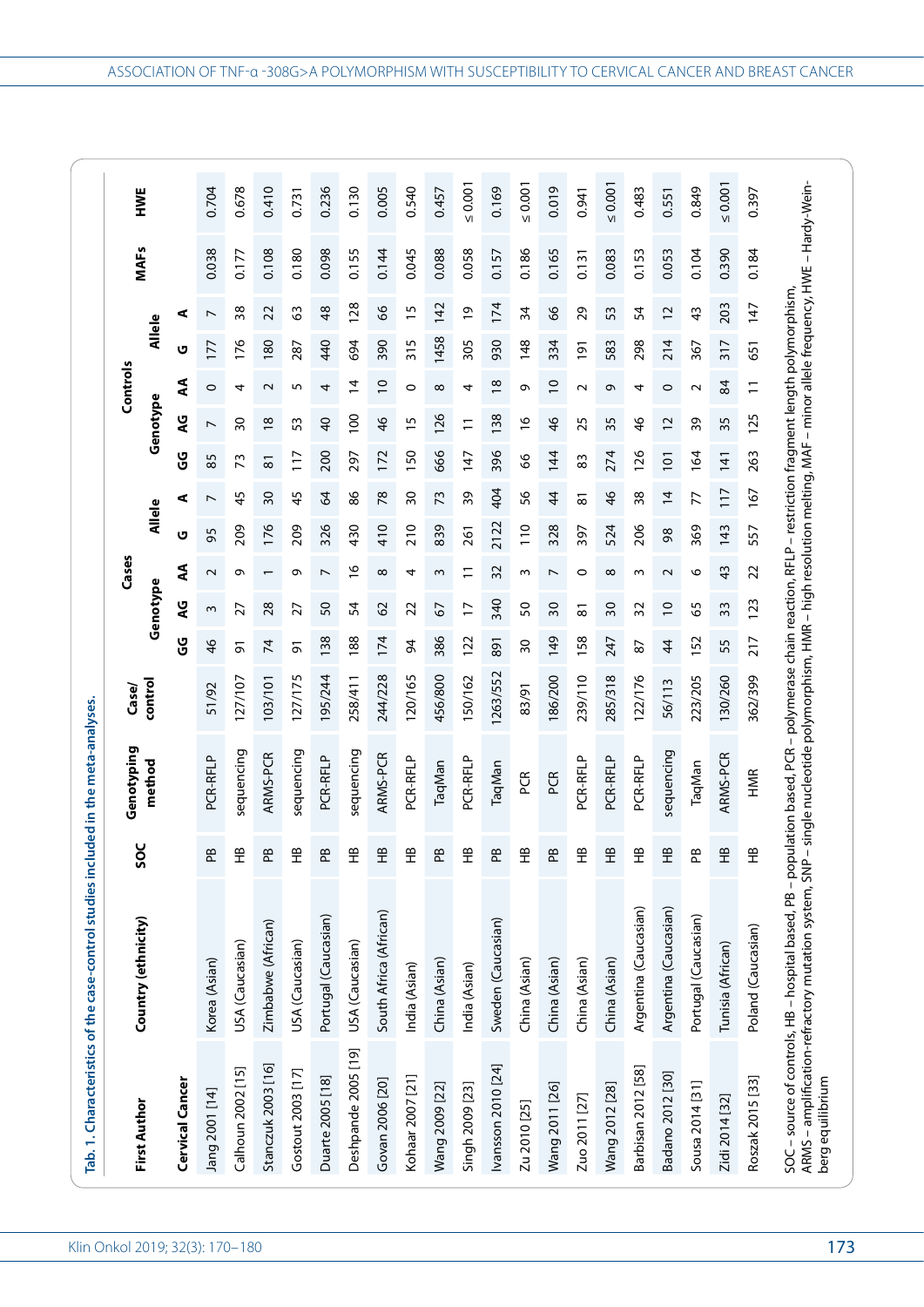| Tab. 1 - continuing. Characteristics of the case-control                                                                                                                                                                                                                                                          |                     |                    | studies included in the meta-analyses. |           |                 |                 |                          |        |                |                 |                           |                   |                 |             |              |
|-------------------------------------------------------------------------------------------------------------------------------------------------------------------------------------------------------------------------------------------------------------------------------------------------------------------|---------------------|--------------------|----------------------------------------|-----------|-----------------|-----------------|--------------------------|--------|----------------|-----------------|---------------------------|-------------------|-----------------|-------------|--------------|
|                                                                                                                                                                                                                                                                                                                   |                     |                    | Genotyping                             | Case/     |                 |                 | Cases                    |        |                |                 | Controls                  |                   |                 |             |              |
| <b>First Author</b>                                                                                                                                                                                                                                                                                               | Country (ethnicity) | SOS                | method                                 | control   |                 | Genotype        |                          | Allele |                |                 | Genotype                  |                   | <b>Allele</b>   | <b>MAFs</b> | HWE          |
| <b>Breast Cancer</b>                                                                                                                                                                                                                                                                                              |                     |                    |                                        |           |                 |                 |                          |        |                |                 |                           |                   |                 |             |              |
| Mestiri 2001 [34]                                                                                                                                                                                                                                                                                                 | Tunisia (African)   | ΡB                 | PCR-RFLP                               | 243/174   | 167             | 53              | 23                       | 387    | 99             | 117             | 4<br>53                   | 287               | 6               | 0.175       | 0.480        |
| Park 2002 [35]                                                                                                                                                                                                                                                                                                    | Korea (Asian)       | æ                  | PCR-RFLP                               | 95/190    | 75              | $\Omega$        | 0                        | 170    | 20             | 134             | $\sim$<br>54              | 322               | 58              | 0.153       | 0.173        |
| Giordani 2003 [36]                                                                                                                                                                                                                                                                                                | Italy (Caucasian)   | ΒÊ                 | PCR-RFLP                               | 125/100   | 104             | $\overline{6}$  | $\sim$                   | 227    | 23             | 84              | $\overline{1}$            | 183               | $\overline{17}$ | 0.085       | 0.721        |
| Azmy 2004 [37]                                                                                                                                                                                                                                                                                                    | UK (Caucasian)      | 운                  | Sequencing                             | 705/498   | 475             | 208             | 22                       | 1158   | 252            | $\frac{313}{2}$ | 167                       | 793<br>$^{\circ}$ | 203             | 0.204       | 0.458        |
| Smith 2004 [38]                                                                                                                                                                                                                                                                                                   | UK (Caucasian)      | æ                  | ARMS-PCR                               | 123/214   | 98              | $\overline{2}1$ | 4                        | 217    | 29             | 146             | $\overline{c}$<br>56      | 348               | $80$            | 0.187       | 0.041        |
| Kamali-Sarvestani 2005 [39]                                                                                                                                                                                                                                                                                       | Iran (Asian)        | æ                  | ASO-PCR                                | 223/235   | 92              | $\overline{31}$ | $\circ$                  | 415    | $\overline{3}$ | 203             | $\circ$<br>32             | 438               | 32              | 0.068       | 0.262        |
| Scola 2006 [40]                                                                                                                                                                                                                                                                                                   | Italy (Caucasian)   | æ                  | PCR-RFLP                               | 84/106    | $\overline{7}$  | $\overline{c}$  | $\overline{\phantom{0}}$ | 154    | $\overline{4}$ | 54              | 26                        | 184               | 28              | 0.132       | 0.471        |
| Gallicchio 2007 [41]                                                                                                                                                                                                                                                                                              | USA (Caucasian)     | 또                  | TaqMan                                 | 59/907    | 4               | $\overline{4}$  | $\overline{\phantom{0}}$ | 102    | $\frac{6}{2}$  | 593             | 41<br>273                 | 1459              | 355             | 0.196       | 0.186        |
| Gaudet 2007 [42]                                                                                                                                                                                                                                                                                                  | USA (Caucasian)     | æ                  | sequencing                             | 3170/2691 | 2240            | 832             | 8 <sup>o</sup>           | 5312   | 1028           | 1873            | $\overline{8}$<br>737     | 4483              | 899             | 0.167       | 0.412        |
| Gaudet 2007                                                                                                                                                                                                                                                                                                       | Poland (Caucasian)  | æ                  | sequencing                             | 1989/2295 | 1441            | 514             | 34                       | 3396   | 582            | 1617            | 46<br>632                 | 3866              | 724             | 0.158       | 0.081        |
| Sirotkovic-Skerlev 2007 [43]                                                                                                                                                                                                                                                                                      | Croatia (Caucasian) | $\hat{\mathbb{E}}$ | sequencing                             | 158/76    | 136             | 22              | $\circ$                  | 294    | 22             | 8 <sup>o</sup>  | $\circ$<br>$\infty$       | 144               | ${}^{\circ}$    | 0.053       | 0.628        |
| Gonullu 2007 [44]                                                                                                                                                                                                                                                                                                 | Turkey (Caucasian)  | $\mathbf{e}$       | sequencing                             | 38/24     | $\overline{50}$ | O               | $\sim$                   | 8      | $\overline{C}$ | m               | $\circ$<br>Ō              | 39                | ō               | 0.188       | 0.258        |
| Ostashkin 2008 [45]                                                                                                                                                                                                                                                                                               | Russia (Caucasian)  | æ                  | ARMS-PCR                               | 67/139    | 126             | 39              | $\sim$                   | 291    | 43             | 108             | $\sim$<br>28              | 244               | 34              | 0.122       | 0.466        |
| Kohaar 2009 [46]                                                                                                                                                                                                                                                                                                  | India (Asian)       | $\hat{H}$          | PCR-RFLP                               | 40/150    | $\overline{2}1$ | $\frac{6}{2}$   | m                        | 58     | 22             | 137             | $\circ$<br>$\tilde{1}$    | 287               | $\mathsf{w}$    | 0.043       | 0.579        |
| Marie-Genica 2010 [47]                                                                                                                                                                                                                                                                                            | Germany (Caucasian) | æ                  | PCR-RFLP                               | 3138/5476 | 2238            | 822             | 78                       | 5298   | 978            | 3795            | 154<br>527                | <b>6117</b>       | 1835            | 0.168       | 0.978        |
| Pooja 2011a [48]                                                                                                                                                                                                                                                                                                  | India (Asian)       | æ                  | sequencing                             | 265/237   | 238             | 22              | 5                        | 498    | 32             | 225             | $\sim$<br>$\overline{C}$  | 460               | $\overline{4}$  | 0.030       | $\leq 0.001$ |
| Pooja 2011b                                                                                                                                                                                                                                                                                                       | India (Caucasian)   | Æ                  | sequencing                             | 200/200   | 177             | $\overline{21}$ | $\sim$                   | 375    | 25             | 166             | $\circ$<br>34             | 366               | 34              | 0.085       | 0.188        |
| Karakus 2011 [49]                                                                                                                                                                                                                                                                                                 | Turkey (Caucasian)  | ஐ                  | PCR-RFLP                               | 204/204   | 167             | 96              | $\overline{\phantom{0}}$ | 370    | $\frac{8}{3}$  | 159             | $\circ$<br>45             | 363               | 45              | 0.110       | 0.076        |
| Madeleine 2011 [50]                                                                                                                                                                                                                                                                                               | USA (Caucasian)     | ΒÊ                 | SNPlex assay                           | 869/900   | 603             | 245             | $\overline{2}$           | 1451   | 287            | 613             | 23<br>264                 | 1490              | 310             | 0.172       | 0.387        |
| Flores-Ramos 2013 [51]                                                                                                                                                                                                                                                                                            | Mexico (Latinos)    | æ                  | PCR-RFLP                               | 495/294   | 302             | 302             | 2                        | 906    | 436            | 254             | $\sim$<br>$\overline{38}$ | 546               | 42              | 0.071       | 0.660        |
| SOC – source of controls, HB – hospital based, PB – population based, PCR – polymerase chain reaction, RFLP – restriction fragment length polymorphism, ARMS – amplifica<br>tion-refractory mutation system, SNP – single nucleotide polymorphism, MAF – minor allele frequency, HWE – Hardy-Weinberg equilibrium |                     |                    |                                        |           |                 |                 |                          |        |                |                 |                           |                   |                 |             |              |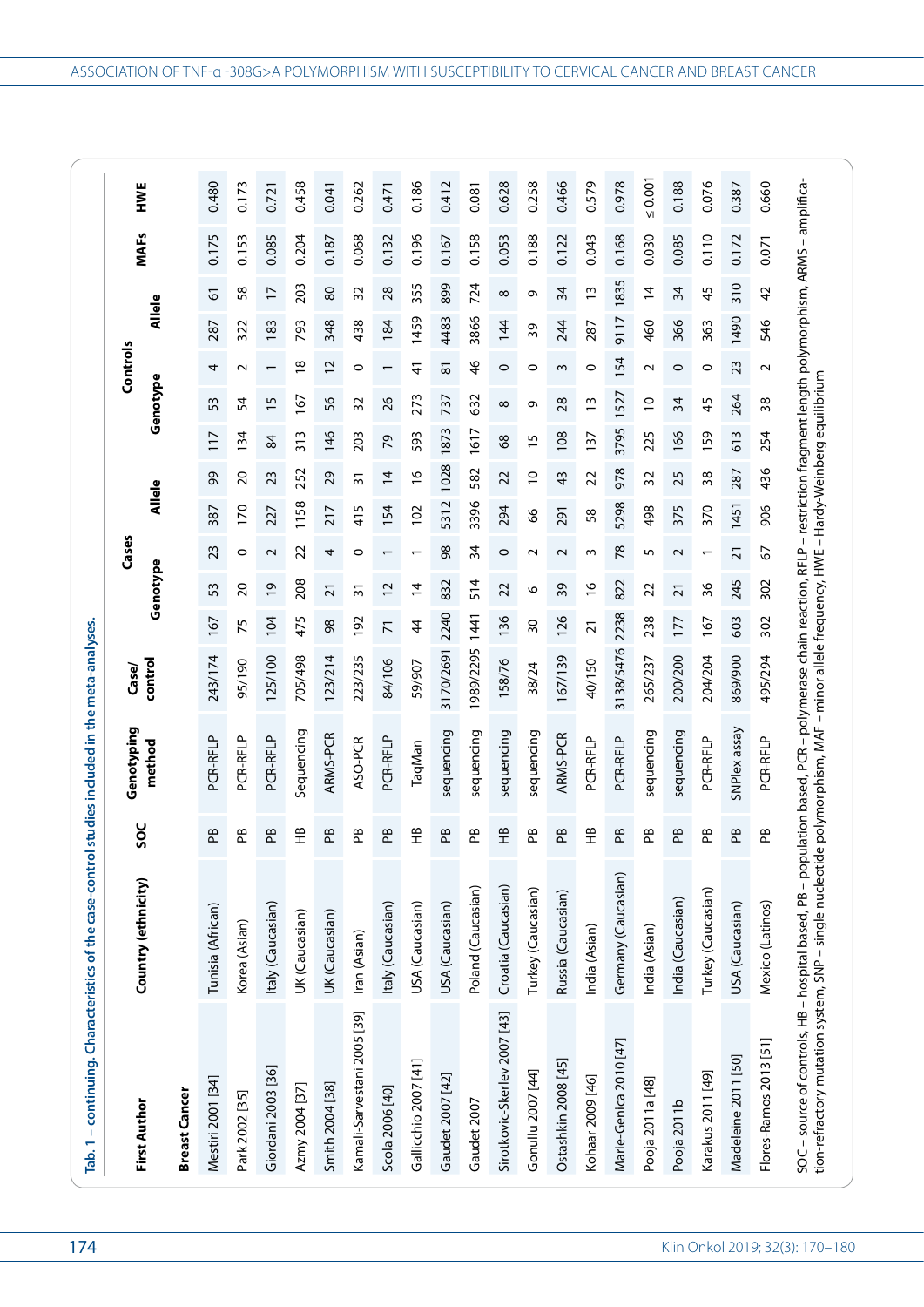| Poly-     | <b>Genetic model</b> | <b>Type</b> |           | <b>Heterogeneity</b> |       | <b>Odds ratio</b> |                   |          | <b>Publication bias</b> |              |
|-----------|----------------------|-------------|-----------|----------------------|-------|-------------------|-------------------|----------|-------------------------|--------------|
| morphism  |                      | of model    | $I^2(% )$ | $P_{\mu}$            | OR    | 95% CI            | $Z_{\text{test}}$ | $P_{OR}$ | $P_{\text{Beggs}}$      | $P_{Eggers}$ |
|           | A vs. G              | random      | 61.94     | $\leq 0.001$         | 1.277 | 1.104-1.477       | 3.291             | 0.001    | 0.029                   | 0.025        |
|           | AA vs. GG            | fixed       | 27.43     | 0.125                | 1.333 | 1.062-1.674       | 2.481             | 0.013    | 0.314                   | 0.366        |
| Overall   | AG vs. GG            | random      | 70.89     | $\leq 0.001$         | 1.307 | 1.064-1.605       | 2.552             | 0.011    | 0.183                   | 0.141        |
|           | $AA + AG$ vs. $GG$   | random      | 67.34     | $\leq 0.001$         | 1.324 | 1.104-1.587       | 3.030             | 0.002    | 0.097                   | 0.056        |
|           | AA vs. AG + GG       | fixed       | 35.98     | 0.056                | 1.221 | $0.977 - 1.525$   | 1.758             | 0.079    | 0.537                   | 0.336        |
|           | A vs. G              | random      | 78.48     | $\leq 0.001$         | 1.403 | 0.970-2.029       | 1.798             | 0.072    | 0.035                   | 0.062        |
|           | AA vs. GG            | fixed       | 43.54     | 0.088                | 1.089 | $0.670 - 1.770$   | 0.343             | 0.731    | 1.000                   | 0.540        |
| Asian     | AG vs. GG            | random      | 82.21     | $\leq 0.001$         | 1.469 | $0.895 - 2.411$   | 1.521             | 0.128    | 0.173                   | 0.267        |
|           | $AA + AG$ vs. $GG$   | random      | 81.63     | $\leq 0.001$         | 1.500 | 0.954-2.359       | 1.756             | 0.079    | 0.173                   | 0.121        |
|           | AA vs. $AG + GG$     | random      | 50.71     | 0.048                | 1.040 | $0.487 - 2.217$   | 0.100             | 0.920    | 0.901                   | 0.647        |
|           | A vs. G              | fixed       | 0.00      | 0.786                | 1.234 | $0.996 - 1.529$   | 1.925             | 0.054    | 1.000                   | 0.739        |
|           | AA vs. GG            | fixed       | 0.00      | 0.537                | 1.156 | $0.757 - 1.766$   | 0.672             | 0.502    | 1.000                   | 0.289        |
| African   | AG vs. GG            | fixed       | 24.821    | 0.264                | 1.670 | 1.228-2.270       | 3.268             | 0.001    | 1.000                   | 0.564        |
|           | $AA + AG$ vs. $GG$   | fixed       | 0.00      | 0.585                | 1.453 | $1.111 - 1.902$   | 2.725             | 0.006    | 1.000                   | 0.766        |
|           | AA vs. $AG + GG$     | fixed       | 0.00      | 0.702                | 0.955 | $0.640 - 1.425$   | $-0.225$          | 0.822    | 1.000                   | 0.185        |
|           | A vs. G              | random      | 52.45     | 0.032                | 1.242 | 1.043-1.478       | 2.438             | 0.015    | 0.754                   | 0.203        |
|           | AA vs. GG            | fixed       | 22.58     | 0.242                | 1.586 | $1.147 - 2.193$   | 2.791             | 0.005    | 0.175                   | 0.072        |
| Caucasian | AG vs. GG            | random      | 54.87     | 0.023                | 1.123 | $0.905 - 1.395$   | 1.056             | 0.291    | 0.754                   | 0.906        |
|           | $AA + AG$ vs. $GG$   | random      | 52.80     | 0.031                | 1.201 | $0.982 - 1.469$   | 1.787             | 0.074    | 0.916                   | 0.501        |
|           | AA vs. $AG + GG$     | fixed       | 22.15     | 0.246                | 1.569 | 1.137-2.165       | 2.744             | 0.006    | 0.348                   | 0.079        |

**Tab. 2. Meta-analysis results of association between TNF-α -308G>A polymorphism and cervical cancer risk.**

OR – odds ratio, CI – confidence interval

search strategy, 147 articles were screened initially. From these, we excluded 107 articles because these articles did not provide detailed data, were reviews, case reports and previous meta-analyses, and/or had overlapped data. Finally, a total of 40 case-control studies were included in this meta-analysis. The characteristics of the included studies are shown in Tab. 1. Among the 40 studies, there were 20 studies with 4,780 cases and 4,620 controls on CC [14–33] and 20 studies with 12,390 cases and 14,910 controls on BC [34–51]. All of the selected papers were written in English or Chinese. The selected studies included 12 groups of Asians (8 on CC and 4 on BC), 23 groups of Caucasians (9 on CC and 14 on BC) and 4 groups of Africans (3 on CC and one on BC). The TNF-α -308G>A polymorphism frequency

in each study, the results of the HWE test in control groups and MAFs are shown in Tab. 1. The distribution of genotypes in all studies was consistent with HWE except for six studies on CC and two studies for BC (Tab. 1).

# **Quantitative synthesis** *Cervical cancer*

Tab. 2 listed the main results of the meta-analysis of TNF-α -308G>A polymorphism and CC risk. The pooled data showed that there was a significant association between TNF-α -308G>A polymorphism and CC risk under four genetic models i.e., allele (A vs. G: OR 1.277; 95% CI 1.104-1.477;  $P = 0.001$ , Graph 1A), homozygote (AA vs. GG: OR 1.333; 95% CI 1.062-1.674;  $P = 0.013$ ), heterozygote (AG vs. GG: OR 1.307; 95% CI 1.064–1.605;  $P = 0.011$ ) and dominant (AA + AG vs. GG: OR 1.324; 95% CI 1.104–1.587; P = 0.002, Graph 1A). When stratified by ethnicity, there was a significant association between TNF-α -308G>A polymorphism and CC risk in Caucasians (allelic model A vs. G, OR 1.242; 95% CI 1.043–1.478; P = 0.015; homozygote model AA vs. GG, OR 1.586; 95% CI 1.147–2.193; P = 0.005; recessive model: AA vs. AG + GG, OR 1.569; 95% CI 1.137–2.165;  $P = 0.006$ ) and Africans (heterozygote model AG vs. GG, OR 1.670; 95% CI 1.228-2.270;  $P = 0.001$  and dominant model AA + AG vs. GG, OR 1.453; 95% CI 1.111–1.902;  $P = 0.006$ ). However, there was no significant association in Asians.

#### *Breast cancer*

Tab. 3 summarised the main results of the meta-analysis for TNF-α -308G>A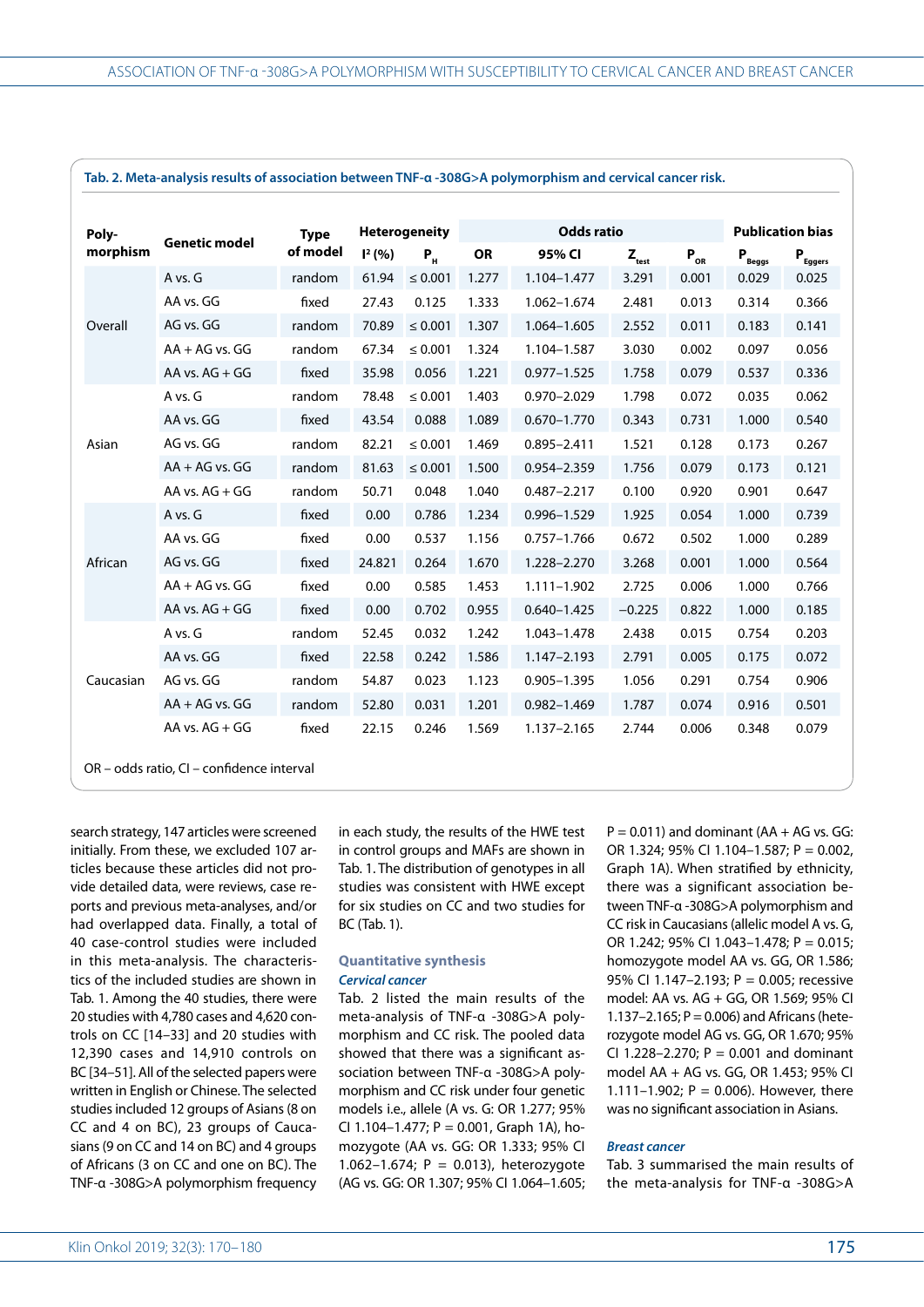|                  |                      | <b>Type</b> |                    | <b>Heterogeneity</b> |       | <b>Odds ratio</b> |                   |              | <b>Publication bias</b> |                              |
|------------------|----------------------|-------------|--------------------|----------------------|-------|-------------------|-------------------|--------------|-------------------------|------------------------------|
| Subgroup         | <b>Genetic model</b> | of model    | $\mathsf{I}^2(% )$ | $P_{H}$              | OR    | 95% CI            | $Z_{\text{test}}$ | $P_{OR}$     | $P_{\text{Beggs}}$      | $\mathbf{P}_{\text{Eggers}}$ |
|                  | A vs. G              | random      | 92.22              | $\leq 0.001$         | 1.126 | $0.911 - 1.390$   | 1.099             | 0.272        | 0.381                   | 0.351                        |
|                  | AA vs. GG            | random      | 59.96              | 0.001                | 1.233 | 0.854-1.782       | 1.118             | 0.263        | 0.197                   | 0.101                        |
| Overall          | AG vs. GG            | random      | 98.57              | $\leq 0.001$         | 0.887 | 0.489-1.611       | $-0.394$          | 0.694        | 0.314                   | 0.799                        |
|                  | AA+AG vs. GG         | random      | 93.08              | $\leq 0.001$         | 1.172 | 0.870-1.435       | 0.866             | 0.386        | 0.314                   | 0.427                        |
|                  | AA vs. AG+GG         | random      | 90.30              | $\leq 0.001$         | 0.094 | 0.058-0.152       | $-9.641$          | $\leq 0.001$ | 0.721                   | 0.879                        |
| <b>Ethnicity</b> |                      |             |                    |                      |       |                   |                   |              |                         |                              |
|                  | A vs. G              | random      | 93.09              | $\leq 0.001$         | 1.025 | $0.814 - 1.291$   | 0.208             | 0.835        | 0.766                   | 0.679                        |
|                  | AA vs. GG            | random      | 53.47              | 0.009                | 1.023 | 0.728-1.436       | 0.129             | 0.897        | 0.100                   | 0.320                        |
| Caucasian        | AG vs. GG            | random      | 98.92              | $\leq 0.001$         | 0.750 | $0.369 - 1.525$   | $-0.795$          | 0.427        | 0.047                   | 0.980                        |
|                  | AA+AG vs. GG         | random      | 94.16              | $\leq 0.001$         | 1.025 | 0.775-1.356       | 0.174             | 0.862        | 0.921                   | 0.695                        |
|                  | AA vs. AG+GG         | random      | 91.21              | $\leq 0.001$         | 0.076 | $0.045 - 0.128$   | $-9.634$          | $\leq 0.001$ | 1.000                   | 0.859                        |
|                  | A vs. G              | random      | 90.89              | $\leq 0.001$         | 1.806 | 0.669-4.872       | 1.167             | 0.243        | 0.308                   | 0.068                        |
|                  | AA vs. GG            | fixed       | 60.60              | 0.079                | 3.222 | 0.317-32.77       | 0.989             | 0.323        | 1.000                   | 0.898                        |
| Asian            | AG vs. GG            | random      | 82.98              | 0.001                | 2.008 | 0.904-4.460       | 1.713             | 0.087        | 0.089                   | 0.069                        |
|                  | AA+AG vs. GG         | random      | 89.86              | $\leq 0.001$         | 1.838 | 0.662-5.099       | 1.168             | 0.243        | 0.308                   | 0.093                        |
|                  | AA vs. AG+GG         | random      | 75.59              | 0.006                | 0.142 | 0.024-0.849       | $-2.139$          | 0.032        | 0.734                   | 0.075                        |
| SOC              |                      |             |                    |                      |       |                   |                   |              |                         |                              |
|                  | A vs. G              | random      | 92.76              | $\leq 0.001$         | 1.078 | 0.858-1.365       | 0.646             | 0.518        | 0.964                   | 0.523                        |
|                  | AA vs. GG            | random      | 59.64              | 0.002                | 1.269 | $0.861 - 1.869$   | 1.208             | 0.229        | 0.276                   | 0.130                        |
| PB               | AG vs. GG            | random      | 98.84              | $\leq 0.001$         | 0.775 | 0.384-1.563       | $-0.713$          | 0.476        | 0.064                   | 0.969                        |
|                  | AA+AG vs. GG         | random      | 93.80              | $\leq 0.001$         | 1.060 | 0.805-1.397       | 0.416             | 0.678        | 0.821                   | 0.607                        |
|                  | AA vs. AG+GG         | random      | 91.70              | $\leq 0.001$         | 0.091 | $0.053 - 0.155$   | $-8.722$          | ≤ 0.001      | 0.752                   | 0.929                        |
|                  | A vs. G              | random      | 91.85              | $\leq 0.001$         | 1.515 | $0.606 - 3.788$   | 0.888             | 0.374        | 0.308                   | 0.420                        |
|                  | AA vs. GG            | random      | 73.67              | 0.022                | 1.526 | 0.203-11.467      | 0.411             | 0.681        | 1.000                   | 0.658                        |
| HB               | AG vs. GG            | random      | 88.67              | $\leq 0.001$         | 1.489 | $0.616 - 3.602$   | 0.884             | 0.377        | 0.089                   | 0.354                        |
|                  | AA+AG vs. GG         | random      | 90.79              | $\leq 0.001$         | 1.539 | $0.591 - 4.005$   | 0.884             | 0.377        | 0.308                   | 0.382                        |
|                  | AA vs. AG+GG         | random      | 79.46              | 0.002                | 0.103 | $0.022 - 0.485$   | $-2.875$          | 0.004        | 1.000                   | 0.761                        |

SOC – source of controls, HB – hospital based, PB – population based, OR – odds ratio, CI – confidence interval

polymorphism and BC. When all eligible studies were pooled together a significant association between TNF-α -308G>A polymorphism and BC risk was found under recessive model (AA vs. AG + GG: OR 0.094; 95% CI 0.058–0.152; P ≤ 0.001, Graph 1B). Similarly, the subgroup analysis results showed a significant association between TNF-α -308G>A polymorphism and increased risk of BC in

Asians (AA vs. AG + GG: OR 0.076; 95% CI 0.045-0.128,  $P \le 0.001$ ) and Caucasians (AA vs. AG + GG: OR 0.142; 95% CI 0.024–0.849;  $P = 0.032$ ) under a recessive model. Furthermore, stratified analyses by source of controls showed that TNF-α -308G>A polymorphism was significantly associated with increased risk of population-based (PB) (AA vs. AG + GG: OR 0.091; 95% CI 0.053–0.155, P ≤ 0.001)

and hospital-based (HB) (AA vs.  $AG + GG$ : OR 0.103; 95% CI 0.022–0.485; P = 0.004).

# *Sensitivity analyses and heterogeneity test*

There was a significant heterogeneity for CC (under three genetic models) and BC (under five genetic models) in the overall analysis. Thus subgroup analysis was performed to explore the source of the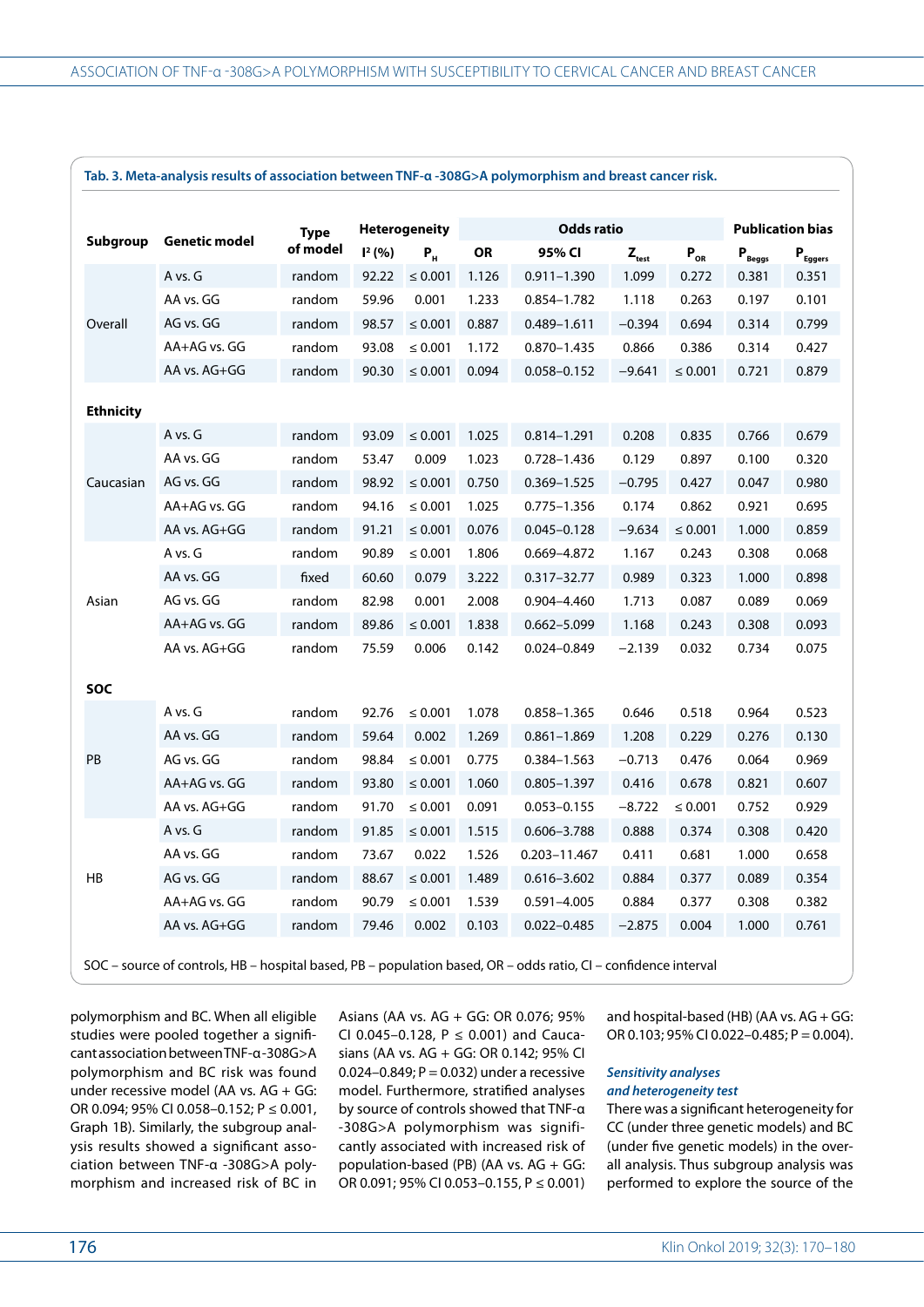| Α                                                                                         |                |                | <b>Statistics for each study</b> |                   |       |
|-------------------------------------------------------------------------------------------|----------------|----------------|----------------------------------|-------------------|-------|
| <b>Study name</b>                                                                         | odds<br>ratio  | lower<br>limit | upper<br>limit                   | Z-value P-value   |       |
| <b>Jang 2001</b>                                                                          | 1.320          | 0.397          | 4.393                            | 0.452             | 0.651 |
| Calhoun 2002                                                                              | 0.849          | 0.458          | 1.488                            | $-0.570$          | 0.568 |
|                                                                                           |                |                |                                  |                   |       |
| Stanczuk 2003                                                                             | 1.587          | 0.828          | 3.043                            | 1.391             | 0.164 |
| Gostout 2003                                                                              | 0.798          | 0.485          | 1.313                            | $-0.888$          | 0.375 |
| Duarte 2005                                                                               | 1.877          | 1.198          | 2.942                            | 2.749             | 0.006 |
| Deshpande 2005                                                                            | 0.970          | 0.684          | 1.375                            | $-0.171$          | 0.864 |
| Govan 2006                                                                                | 1.236          | 0.820          | 1.861                            | 1.012             | 0.311 |
| Kohaar 2007                                                                               | 2.766          | 1.393          | 5.491                            | 2.908             | 0.004 |
| <b>Wang 2009</b>                                                                          | 0.901          | 0.658          | 1.235                            | $-0.646$          | 0.518 |
| Singh 2009                                                                                | 2.249          | 1.149          | 4.402                            | 2.366             | 0.018 |
| Ivansson 2010                                                                             | 1.060          | 0.849          | 1.322                            | 0.515             | 0.607 |
| Zu 2010                                                                                   | 4.664          | 2.454          | 8.864                            | 4.700             | 0.000 |
| <b>Wang 2011</b>                                                                          | 0.639          | 0.397          | 1.026                            | $-1.854$          | 0.064 |
| Zuo 2011                                                                                  | 1.576          | 0.964          | 2.625                            | 1.747             | 0.081 |
| <b>Wang 2012</b>                                                                          | 0.958          | 0.601          | 1.528                            | $-0.180$          | 0.857 |
| Barbisan 2012                                                                             | 1.014          | 0.608          | 1.690                            | 0.053             | 0.958 |
| Badano 2012                                                                               | 2.295          | 0.957          | 5.506                            | 1.861             | 0.063 |
| Sousa 2014                                                                                | 1.868          | 1.199          | 2.911                            | 2.764             | 0.006 |
| Zidi 2014                                                                                 | 1.668          | 1.089          | 2.552                            | 2.355             | 0.019 |
|                                                                                           |                |                |                                  |                   |       |
| Roszak 2015                                                                               | 1.292          | 0.962          | 1.736                            | 1.703             | 0.089 |
|                                                                                           |                |                |                                  |                   |       |
|                                                                                           | 1.324          | 1.104          | 1.587                            | 3.030             | 0.002 |
|                                                                                           |                |                |                                  |                   |       |
|                                                                                           |                |                |                                  |                   |       |
|                                                                                           |                |                | <b>Statistics for each study</b> |                   |       |
| В<br><b>Study name</b>                                                                    | odds<br>ratio  | lower<br>limit | upper<br>limit                   | Z-value P-value   |       |
| Mestiri 2001                                                                              | 0.239          | 0.139          | 0.408                            | $-5.226$          | 0.000 |
| Park 2002                                                                                 | 0.013          | 0.001          | 0.215                            |                   |       |
|                                                                                           | 0.092          | 0.021          | 0.413                            | $-3.037$          | 0.002 |
| Giordani 2003                                                                             | 0.064          |                |                                  | $-3.113$          | 0.002 |
| <b>Azmy 2004</b>                                                                          |                | 0.040          | 0.101                            | $-11.634$         | 0.000 |
| Smith 2004                                                                                | 0.095          | 0.033          | 0.269                            | $-4.431$          | 0.000 |
| Kamali-Sarvestani 2005                                                                    | 0.014          | 0.001          | 0.230                            | $-2.988$          | 0.003 |
| Scola 2006                                                                                | 0.037          | 0.005          | 0.280                            | $-3.196$          | 0.001 |
| Gallicchio 2007                                                                           | 0.040          | 0.006          | 0.291                            | $-3.182$          | 0.001 |
|                                                                                           | 0.085          | 0.068          | 0.105                            | $-22.183$         | 0.000 |
|                                                                                           | 0.046          | 0.032          | 0.065                            | $-17.213$         | 0.000 |
|                                                                                           | 0.025          | 0.001          | 0.447                            | $-2.511$          | 0.012 |
|                                                                                           | 0.093          | 0.018          | 0.480                            | $-2.833$          | 0.005 |
| Gaudet 2007a<br>Gaudet 2007b<br>Sirotkovic-Skerlev 2007<br>Gonullu 2007<br>Ostashkin 2008 | 0.048          | 0.011          | 0.206                            | $-4.090$          | 0.000 |
| Kohaar 2009                                                                               | 0.854          | 0.231          | 3.157                            | $-0.236$          | 0.814 |
| Marie-Genica 2010                                                                         | 0.066          | 0.052          | 0.083                            | $-22.937$         | 0.000 |
| Pooja 2011a                                                                               | 0.437          | 0.147          | 1.296                            | $-1.493$          | 0.135 |
| Pooja 2011b                                                                               | 0.049          | 0.012          | 0.208                            | $-4.094$          | 0.000 |
| Karakus 2011                                                                              | 0.017          | 0.002          | 0.128                            | $-3.985$          | 0.000 |
| Madeleine 2011                                                                            | 0.060          | 0.038          | 0.094                            | $-12.114$         | 0.000 |
| Flores-Ramos 2013                                                                         | 1.055<br>0.094 | 0.688<br>0.058 | 1.616                            | 0.244<br>$-9.641$ | 0.807 |

0.01 0.1 1 10 100

**Graph 1. Forest plot of TNF-α -308G>A polymorphism with cervical cancer and breast cancer.** 

**A. Cervical cancer (recessive model AA + AG vs. GG).**

**B. Breast cancer (dominant model AA vs. AG + GG).**

CI – confidence interval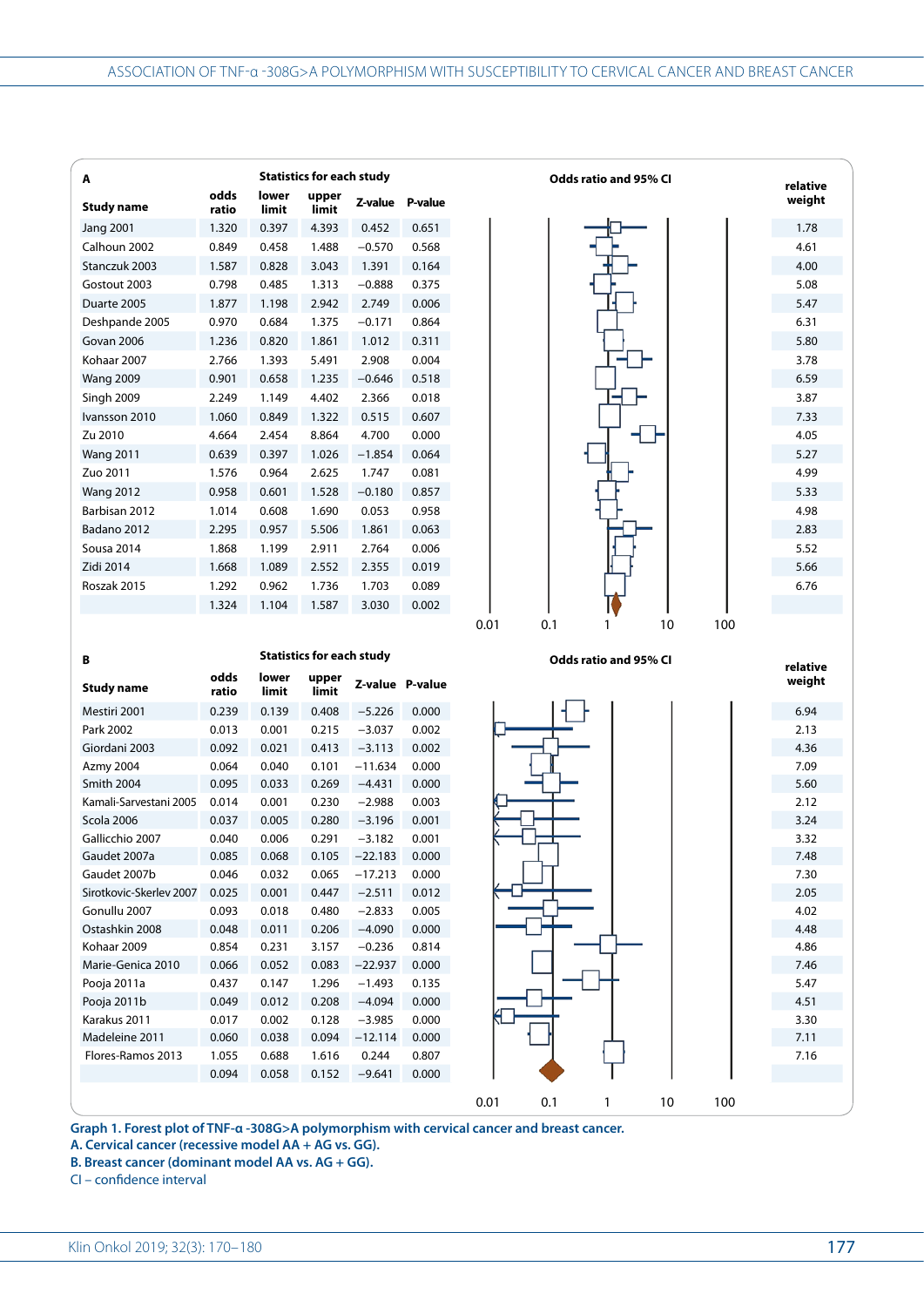heterogeneity. However, the result indicated that ethnicity, source of controls and publication year were not the main factors responsible for the heterogeneity in this meta-analysis. We performed a sensitivity analysis to assess the influence of the individual study to the pooled ORs by sequentially excluding individual studies. However, the sensitivity analysis showed that the initial results were not considerably adjusted by omitting any individual study (data not shown). In this meta-analysis, we included those HWE-violating studies. However, after those studies were excluded, the TNF-α -308G>A polymorphism association with CC and BC risk was not adjusted.

### *Publication bias*

Begg's funnel plot and Egger's test were utilised to evaluate the publication bias of the literature. Neither Begg's funnel nor Egger's test showed publication bias for BC under all five genetic models. However, publication bias in the included studies for CC showed evidence of remarkable asymmetry under the allele model and supported by Egger's test ( $P_{\text{Begg's}} = 0.029$  and  $P_{\text{Egger's}} = 0.025$ ). Thus, we used the Duval and Tweedie non-parametric 'trim and fill' method in testing and adjusting the publication bias in meta-analysis. However, the results did not adjust, indicating that the results were statistically robust and reliable (Fig. 3).

#### **Discussion**

TNF-α plays a pivotal role in the regulation of immune cells. Genetic variations in the TNF-α gene are thought to modify DNA repair capacity and are suggested to be related to different cancer risks [52]. The human TNF-α gene, encoding an important protein in the regulation of immune cells, plays multiple roles in cell signalling in systemic inflammation, acute phase reaction and disease states [53,54]. In the last decade, epidemiological studies of gynaecological cancers and BC in different ethnicities have showed a significant association between the TNF-α -308G>A polymorphism and the risk of CC and BC [55,56]. However, subsequent replica-



**Graph 2. Funnel plot for publication bias in the meta-analysis of TNF-α -308G>A polymorphism and cervical cancer risk under the allele model (A vs. G). "Blue" without and "Grey" with trim and fill method.**

tion studies on the association of TNF-α -308G>A polymorphism with CC and BC susceptibility was not consistent. Therefore, to derive a more precise estimation of the associations, we performed a systematic meta-analysis based on 40 casecontrol studies. The current meta-analysis, which included a total of 20 studies (with 4,780 cases and 4,620 controls) on CC and 20 studies (with 12,390 cases and 14,910 controls) on BC, investigated the association of TNF-α -308G>A polymorphism with susceptibility to CC and BC.

Our pooled data indicated that the AA genotype of TNF-α -308G>A polymorphism may be a risk factor for CC and BC in overall population and by ethnicity. Our results are inconsistent with the most previous meta-analysis on BC. In 2014, Jin et al in meta-analysis reported that the TNF-α -308G>A polymorphism was not associated with BC risk in the overall population. In addition, they have not found a significant association between TNF-α -308G>A polymorphism and BC by ethnicity, control source, genotyping method or HWE status. However, they have found an increased risk of BC in the menopausal status subgroup [56]. Similar to our results, Cai et al in a meta-analysis of 19 studies

found that the TNF-α 308G>A polymorphism was significantly associated with CC risk [57]. Furthermore, in another meta-analysis Jin et al have found that -308 G>A and -238 G>A polymorphisms of TNF-α gene may confer susceptibility to CC in an ethnic-specific fashion [55]. However, their meta-analyses did not include all eligible and published studies. Thus, the current study is the most comprehensive meta-analysis on the association of TNF-α -308G>A polymorphism with the risk of CC.

This meta-analysis has several advantages. First, this meta-analysis has pooled the available data from the eligible studies, which has significantly increased the statistical power. In addition, we have concerned the pooled results regarding the source of healthy controls. Second, there was no language or ethnicity limitation in this meta-analysis, thus more original articles that met the criteria were included. However, several limitations of this meta-analysis should be acknowledged. First, we have included only the data of published studies in this meta-analysis. Unpublished studies tend to show more negative results; therefore publication bias may be present at first. Second, the number of studies in-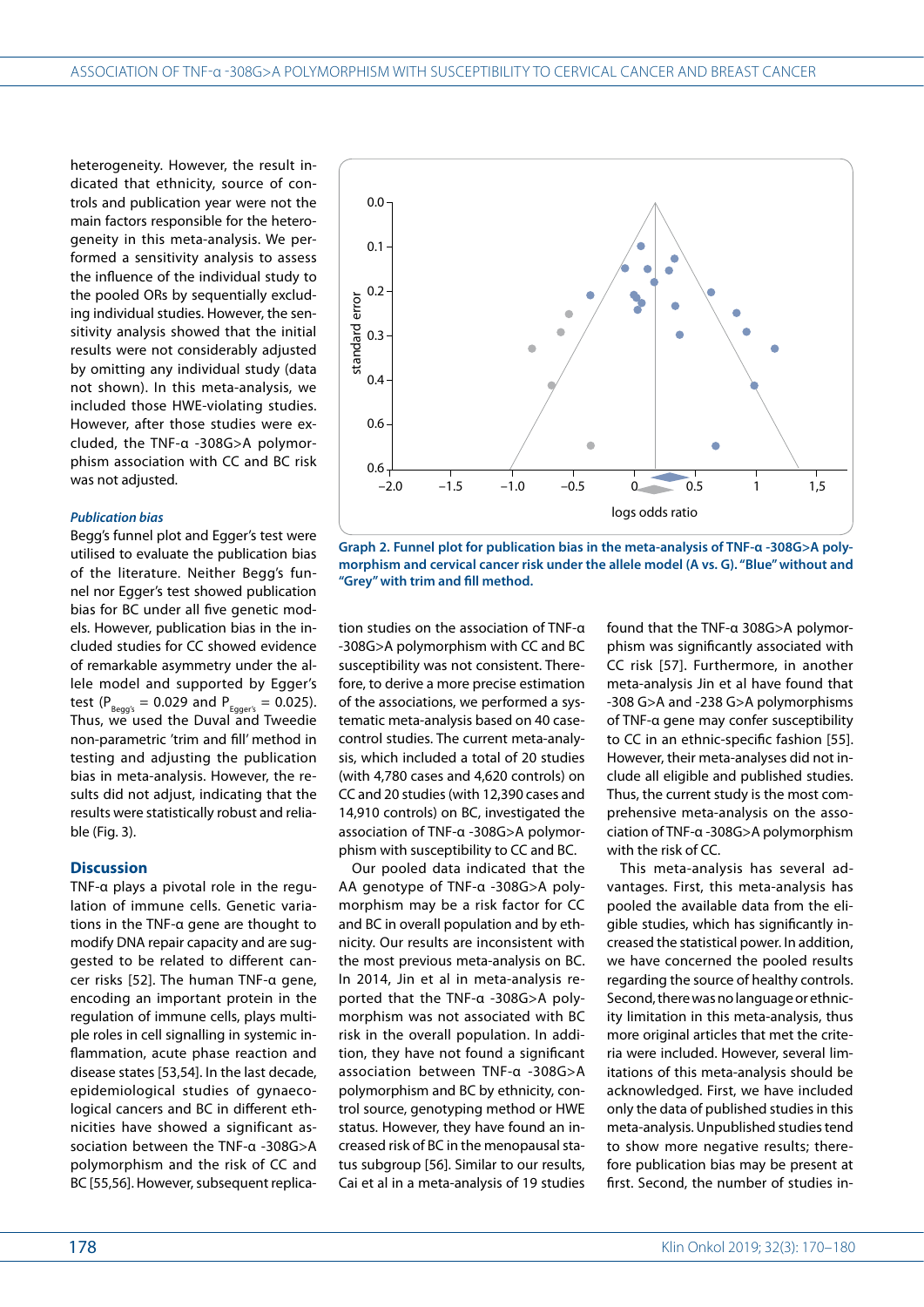cluded in the current meta-analysis for Asians was relatively small and might not have enough statistical power. Third, the numbers of studies as well as sample sizes for other ethnicities such as Africans and Latinos were limited, which might be caused the Type-II error in this meta-analysis. Therefore, data on other ethnicities must be evaluated to determine the potential effects of ethnic variation on CC and BC susceptibility. Fourth, there was high heterogeneity under most genetic models and the ethnicity, genotyping methods and source of controls were not the potential source of the heterogeneity. However, because of limited data, we could not explore other potential sources of heterogeneity such as age, nulliparity, childbearing age, HPV infection, environment, background and lifestyle in the current metaanalysis. Finally, the aetiology of BC and CC is complex and multifactorial; genegene or gene-environment interactions contribute to the risk of these malignancies. However, in this meta-analysis we have not addressed these interactions due to the lack of data.

In summary, the present meta-analysis results have indicated that the TNF-α -308G>A polymorphism may be associated with an increased risk of CC and BC in the overall population and in an ethnic-specific fashion. However, taking the limitations into consideration, further well-designed studies with larger sample sizes and more ethnic groups are warranted to verify our findings.

#### **References**

1. Gupta MK, Singh R, Banerjee M. Cytokine gene polymorphisms and their association with cervical cancer: a North Indian study. Egypt J Med Hum Genet 2016; 17(2): 155–163. doi: 10.1016/J.EJMHG.2015.10. 005.

2. Karimi Zarchi M, Akhavan A, Gholami H et al. Evaluation of cervical cancer risk-factors in women referred to Yazd-Iran hospitals from 2002 to 2009. Asian Pac J Cancer Prev 2010; 11(2): 537–538.

3. Behtash N, Karimi Zarchi M, Deldar M. Preoperative prognostic factors and effects of adjuvant therapy on outcomes of early stage cervical cancer in Iran. Asian Pac J Cancer Prev 2009; 10(4): 613–618.

4. Yan Y, Zhang X. The association between CD28 gene rs3116496 polymorphism and breast cancer risk in Chinese women. Biosci Rep 2017; 37(6): BSR20170884. doi: 10.1042/BSR20170884.

5. Mao JJ, Wu LX, Wang W et al. Nucleotide variation in ATG4A and susceptibility to cervical cancer in southwestern Chinese women. Oncol Lett 2018; 15(3): 2992–3000. doi: 10.3892/ol.2017.7663.

6. Karimi Zarchi M, Behtash N, Sekhavat L et al. Effects of tamoxifen on the cervix and uterus in women with breast cancer: experience with Iranian patients and a literature review. Asian Pac J Cancer Prev 2009; 10(4): 595–598.

7. Doosti M, Bakhshesh M, Zahir ST et al. Lack of evidence for a relationship between high risk human papillomaviruses and breast cancer in Iranian patients. Asian Pac J Cancer Prev 2016; 17(9): 4357–4361.

8. Karimi-Zarchi M, Forat-Yazdi M, Vafaeenasab MR et al. Evaluation of the effect of GnRH agonist on menstrual reverse in breast cancer cases treated with cyclophosphamide. Eur J Gynaecol Oncol 2014; 35(1): 59–61.

9. Yazdi MF, Rafieian S, Gholi-Nataj M et al. CYP2D6 genotype and risk of recurrence in tamoxifen treated breast cancer patients. Asian Pac J Cancer Prev 2015; 16(15): 6783–6787. doi: 10.7314/APJCP.2015.16.15.6783.

10. Sheikhpour E, Noorbakhsh P, Foroughi E et al. A survey on the role of interleukin-10 in breast cancer: a narrative. Rep Biochem Mol Biol 2017; 7(1): 30–37.

11. Sobhan MR, Mahdinezhad-Yazdi M, Aghili K et al. Association of TNF-α-308 G > A and -238G > A polymorphisms with knee osteoarthritis risk: a case-control study and meta-analysis. J Orthop 2018; 15(3): 747–753. doi: 10.1016/J.JOR.2018.05.047.

12. Azarpira MR, Ghilian MM, Sobhan MR et al. Association of MTHFR and TNF-α genes polymorphisms with susceptibility to Legg-Calve-Perthes disease in Iranian children: a case-control study. J Orthop 2018; 15(4): 984–987. doi: 10.1016/j.jor.2018.08.042.

13. Aslebahar F, Neamatzadeh H, Meibodi B et al. Association of tumor necrosis factor-α (TNF-α) -308G>A and -238G>A polymorphisms with recurrent pregnancy loss risk: a meta-analysis. Int J Fertil Steril 2019; 12(4): 284–292. doi: 10.22074/ijfs.2019.5454.

14. Jang WH, Yang YI, Yea SS et al. The -238 tumor necrosis factor-alpha promoter polymorphism is associated with decreased susceptibility to cancers. Cancer Lett 2001; 166(1): 41–46.

15. Calhoun ES, McGovern RM, Janney CA et al. Host genetic polymorphism analysis in cervical cancer. Clin Chem 2002; 48(8): 1218–1224.

16. Stanczuk GA, Sibanda EN, Tswana SA et al. Polymorphism at the -308-promoter position of the tumor necrosis factor-alpha (TNF-αlpha) gene and cervical cancer. Int J Gynecol Cancer 13(2): 148–153.

17. Gostout BS, Poland GA, Calhoun ES et al. TAP1, TAP2, and HLA-DR2 alleles are predictors of cervical cancer risk. Gynecol Oncol 2003; 88(3): 326–332.

18. Duarte I, Santos A, Sousa H et al. G-308A TNE-α polymorphism is associated with an increased risk of invasive cervical cancer. Biochem Biophys Res Commun 2005; 334(2): 588–592. doi: 10.1016/j.bbrc.2005.06.137.

19. Deshpande A, Nolan JP, White PS et al. TNF-α promoter polymorphisms and susceptibility to human papillomavirus 16–associated cervical cancer. J Infect Dis 2005; 191(6): 969–976. doi: 10.1086/427826.

20. Govan VA, Constant D, Hoffman M et al. The allelic distribution of -308 tumor necrosis factor-alpha gene polymorphism in south African women with cervical cancer and control women. BMC Cancer 2006; 6(1): 24. doi: 10.1186/1471-2407-6-24.

21. Kohaar I, Thakur N, Salhan S et al. TNFalpha-308G/A polymorphism as a risk factor for HPV associated cervical cancer in Indian population. Cell Oncol 2007; 29(3): 249–256.

22. Wang SS, Bratti MC, Rodríguez AC et al. Common variants in immune and DNA repair genes and risk for human papillomavirus persistence and progression to cervical cancer. J Infect Dis 2009; 199(1): 20–30. doi: 10.1086/595563.

23. Singh H, Jain M, Sachan R et al. Association of TNFA (-308G>A) and IL-10 (-819C>T) promoter polymorphisms with risk of cervical cancer. Int J Gynecol Cancer 2009; 19(7): 1190–1194. doi: 10.1111/IGC.0b013e3181a3a3af.

24. Ivansson EL, Juko-Pecirep I, Gyllensten UB. Interaction of immunological genes on chromosome 2q33 and IFNG in susceptibility to cervical cancer. Gynecol Oncol 2010; 116(3): 544–548. doi: 10.1016/j.ygyno.2009.10.084.

25. Zu F, Ai X, La L et al. A preliminary study of TNFa gene 308 single nucleotide polymorphism with cervical cancer risk and HPV subtype infection in southern Xinjiang Uygur patients. Chinese J Obstet Gynecol 2010; 45(9): 709–711.

26. Wang Q, Zhang C, Walayat S et al. Association between cytokine gene polymorphisms and cervical cancer in a Chinese population. Eur J Obstet Gynecol Reprod Biol 2011; 158(2): 330–333. doi: 10.1016/j.ejogrb.2011.05.019.

27. Zuo F, Liang W, Ouyang Y et al. Association of TNF-α gene promoter polymorphisms with susceptibility of cervical cancer in southwest China. Lab Med 2011; 42(5): 287–290. doi: 10.1309/LM532DSPDUXIRJVN.

28. Wang N, Yin D, Zhang S et al. TNF-αlpha rs1800629 polymorphism is not associated with hpv infection or cervical cancer in the Chinese population. PLoS One 2012; 7(9): e45246. doi: 10.1371/journal.pone.0045246.

29. Barbisan G, Pérez LO, Contreras A et al. TNF-α and IL-10 promoter polymorphisms, HPV infection, and cervical cancer risk. Tumor Biol 2012; 33(5): 1549–1556. doi: 10.1007/s13277-012-0408-1.

30. Badano I, Stietz SM, Schurr TG et al. Analysis of TNFα promoter SNPs and the risk of cervical cancer in urban populations of Posadas (Misiones, Argentina). J Clin Virol 2012; 53(1): 54–59. doi: 10.1016/j.jcv.2011.09.030.

31. Sousa H, Oliveira S, Santos AM et al. Tumour necrosis factor alpha 308 G/A is a risk marker for the progression from high-grade lesions to invasive cervical cancer. Tumor Biol 2014; 35(3): 2561–2564. doi: 10.1007/s13277- 013-1337-3.

32. Zidi S, Stayoussef M, Zouidi F et al. Tumor necrosis factor alpha (-238 / -308) and TNFRII-VNTR (-322) polymorphisms as genetic biomarkers of susceptibility to develop cervical cancer among Tunisians. Pathol Oncol Res 2015; 21(2): 339–345. doi: 10.1007/s12253-014-9826-2.

33. Roszak A, Misztal M, Sowińska A et al. TNF-α -308 G/A as a risk marker of cervical cancer progression in the Polish population. Mol Diagn Ther 2015; 19(1): 53–57. doi: 10.1007/s40291-015-0130-y.

34. Mestiri S, Bouaouina N, Ahmed SB et al. Genetic variation in the tumor necrosis factor-alpha promoter region and in the stress protein hsp70-2: susceptibility and prognostic implications in breast carcinoma. Cancer 2001; 91(4): 672–678.

35. Park KS, Mok JW, Ko HE et al. Polymorphisms of tumour necrosis factors A and B in breast cancer. Eur J Immunogenet 2002; 29(1): 7–10.

36. Giordani L, Bruzzi P, Lasalandra C et al. Association of breast cancer and polymorphisms of interleukin-10 and tumor necrosis factor-alpha genes. Clin Chem 2003; 49(10): 1664–1667. doi: 10.1373/49.10.1664.

37. Azmy IA, Balasubramanian SP, Wilson AG et al. Role of tumour necrosis factor gene polymorphisms (-308 and -238) in breast cancer susceptibility and severity. Breast Cancer Res 2004; 6(4): R395–R400. doi: 10.1186/bcr802.

38. Smith KC, Bateman AC, Fussell HM et al. Cytokine gene polymorphisms and breast cancer susceptibility and prognosis. Eur J Immunogenet 2004; 31(4): 167–173. doi: 10.1111/j.1365-2370.2004.00462.x.

39. Kamali-Sarvestani E, Merat A, Talei AR. Polymorphism in the genes of alpha and beta tumor necrosis factors (TNF-α and TNF-β) and gamma interferon (IFN-γ) among Iranian women with breast cancer. Cancer Lett 2005; 223(1): 113–119. doi: 10.1016/J.CANLET.2004.09.025.

40. Scola L, Vaglica M, Crivello A et al. Cytokine gene polymorphisms and breast cancer susceptibility. Ann N Y Acad Sci 2006; 1089(1): 104–109. doi: 10.1196/annals.1386.017. 41. Gallicchio L, McSorley MA, Newschaffer CJ et al. Body mass, polymorphisms in obesity-related genes, and the risk of developing breast cancer among women with